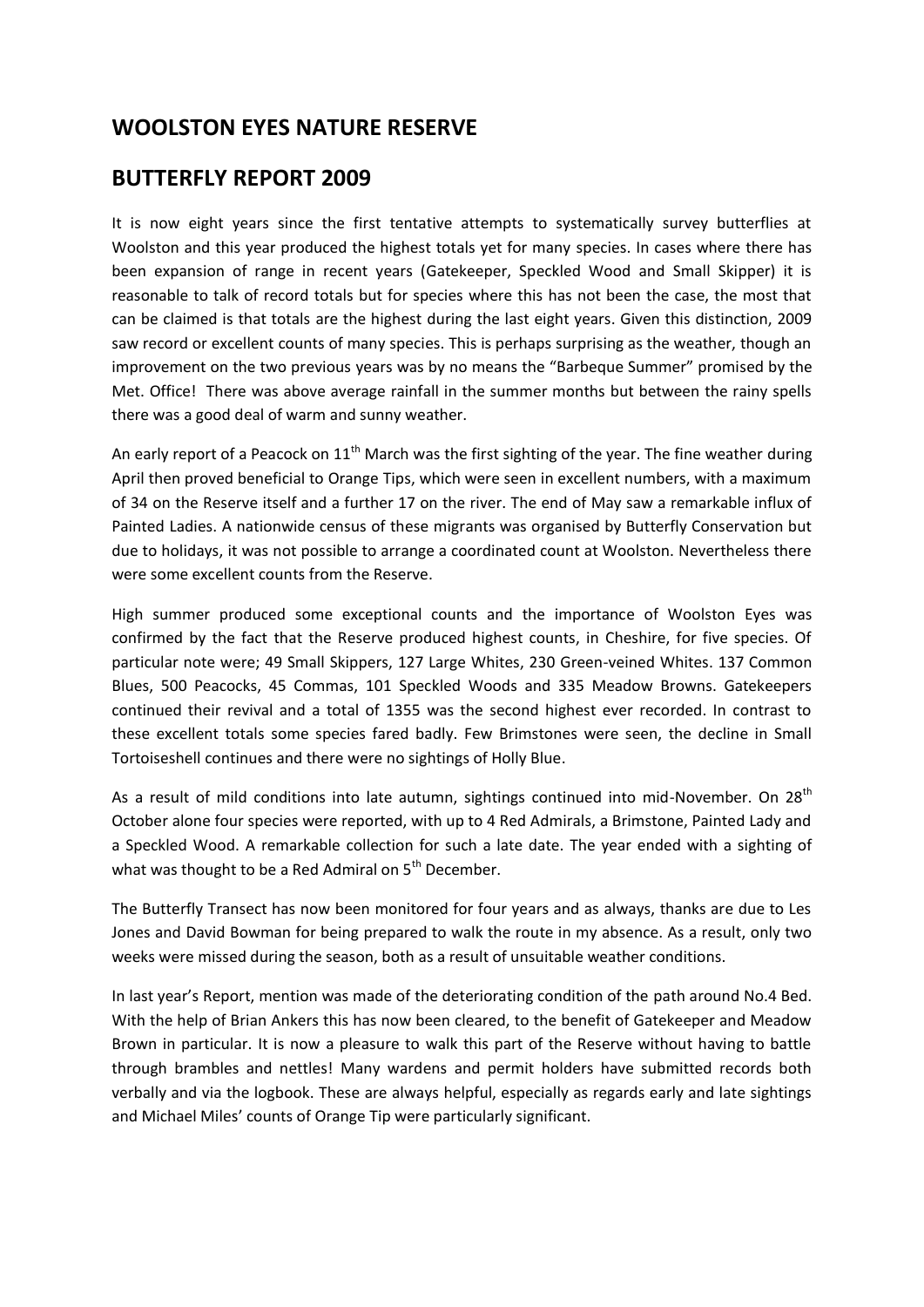The Annual Report of the Cheshire and Peak District Branch of Butterfly Conservation provides the background to the Woolston records and I must make a special mention of Barry Shaw and Stu Barnet who provided an informative display at our Open Day.

## **INDIVIDUAL SPECIES REPORT**

None were reported until 24<sup>th</sup> June, fairly late for Woolston, when three were found on No.1 Bed. The beginning of July saw an increase in numbers with 10 present on the  $1<sup>st</sup>$ , of which eight were on No.1 Bed. A series of counts during July resulted in a minimum of 49 across the Reserve, a total that comfortably surpasses the previous record of 37. Of these, 20 were on No.1 Bed and 12 on the canal track, where a new colony was located between the first and second barriers. It was encouraging to find small numbers in other parts of the Reserve where they had not previously been recorded, including the area to the east of the Loop of No.4 Bed. The last sighting of a very successful year was on 5<sup>th</sup> August.

### **Large Skipper** *Ochlodes sylvanus*

In contrast with the previous species, 2009 was a fairly average year for Large Skippers. Maximum counts rarely exceed ten and this year was no exception. Butterflies were recorded between  $11<sup>th</sup>$ June and  $15<sup>th</sup>$  July, with the highest count of five on  $24<sup>th</sup>$  June. As usual, most sightings were from No.1 Bed and the canal track but two reports from No.2 Bed and one from No.4 Bed were encouraging. Both species of Skipper tend to be ignored by most observers, probably because of their inconspicuous nature and more records would be helpful.

### **Brimstone** *Gonepteryx rhamni*

After the previous year's disappointing performance, an early sighting of a female on the canal track on 29<sup>th</sup> March raised hopes of a better year for this attractive butterfly. However, there were only three other reports, all from the summer brood. One was found on No.3 Bed on  $6<sup>th</sup>$  August, where there was a further sighting on  $11<sup>th</sup>$  September. The year ended with an unusually late record, when one was seen on No.2 Bed on 28<sup>th</sup> October.

What proved to be a spectacular year started early, when five were found on 22<sup>nd</sup> April. Reports of up to three continued up to  $20<sup>th</sup>$  May, including a pair found mating on No.3 Bed on  $19<sup>th</sup>$  May. The second emergence began with two present on  $1<sup>st</sup>$  July and six were seen around mid-month. This pattern is fairly typical for Woolston and it was a major surprise when, in early August, huge numbers suddenly appeared. A detailed survey between  $2^{nd}$  and  $11^{th}$  August produced a total of 127,

## **Large White** *Pieris brassicae*

## **Small Skipper** *Thymelicus sylvestris*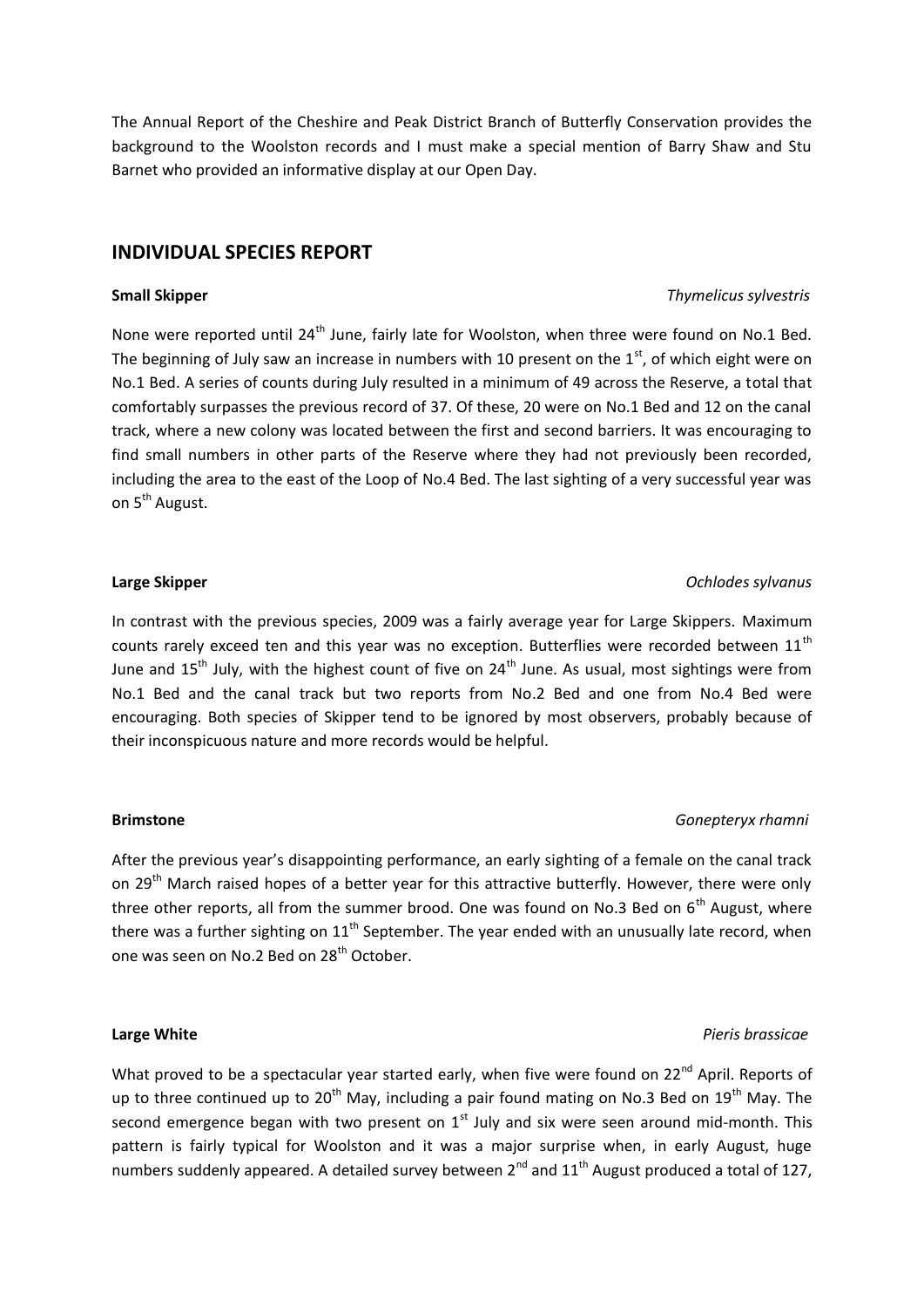which compares with a previous maximum of 14 during the past eight years! The largest concentrations were on Butchersfield Tip, where 62 were counted and Nos.1 and 2 Beds, each held about twenty. This emergence coincided with large numbers of Small and Green-veined Whites. Butterflies disappeared as quickly as they had appeared and the only other reports were of four on  $27<sup>th</sup>$  August and a final sighting of one on  $6<sup>th</sup>$  September.

The year started with an early sighting of one on  $2<sup>nd</sup>$  April and small numbers were noted until the end of May, with a maximum of seven. None were then reported until  $8<sup>th</sup>$  July when about ten were seen. By mid-month, numbers had increased to about 30 but the beginning of August saw a total of around 100 on the Reserve. This is very similar to the maximum for 2008 but there large counts after  $11<sup>th</sup>$  August. The only other reports were of seven on  $27<sup>th</sup>$  August, four on 9<sup>th</sup> September and a final sighting on 18<sup>th</sup> September. In summary, an excellent year but well short of the 2006 totals, when 162 were recorded.

### **Green-veined White** *Pieris napi*

The first report was typically in mid-April, with one on No.3 Bed on the  $14<sup>th</sup>$ . About 17 were present by the 22<sup>nd</sup> April, increasing to nearly 50 by the 29<sup>th</sup>. Butterflies continued to be seen in good numbers into early May, with over 30 recorded on the  $7<sup>th</sup>$ . Thereafter, there were only occasional sightings until the emergence of the second brood in early July. Six were noted on  $8<sup>th</sup>$  July and by mid-month numbers had risen to around 80. As with the two previous species, the maximum count occurred during the first week of August, when an estimated 230 were present. This is far in excess of any total during the past eight years, when numbers never exceeded 50. There followed a rapid decline and by 29<sup>th</sup> August only 19 were found. This proved to be the last record of the year.

### **Orange Tip** *Anthocharis cardamines*

This attractive butterfly benefitted from a period of fine weather during April and was seen in record numbers. A sighting on No.3 Bed on  $1<sup>st</sup>$  April was the earliest in Cheshire and an auspicious start to the season. No further reports were received until the  $12<sup>th</sup>$  however, when twelve were found on No.2 Bed. A further seven were on the canal track on the  $20^{th}$  and 15 on No.3 Bed on the  $22^{nd}$ . This total of 34 is the highest in recent years and an additional 17 were seen on the river immediately to the north of the Reserve on the latter date. April ended with 16 on the 29<sup>th</sup> but numbers decreased during May, until the final sighting on  $31<sup>st</sup>$ . Not only was this an excellent year in terms of numbers seen but the flight period was also the longest in recent years.

### **Small White** *Pieris rapae*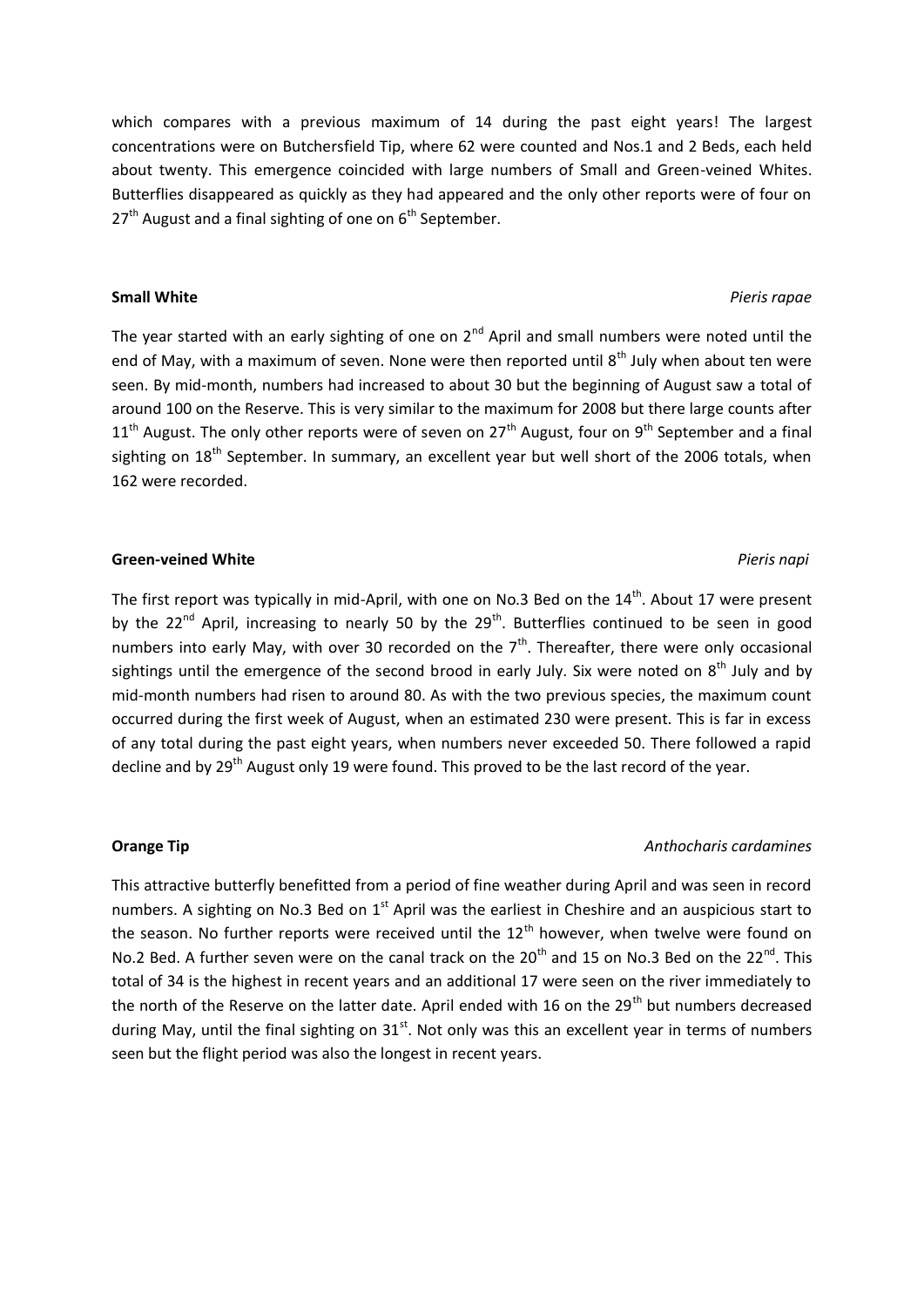### **Small Copper** *Lycaena phlaeas*

A first report of one on  $7<sup>th</sup>$  May was typical and there were two further May records, with single butterflies seen on Nos. 2, 3 and 4 Beds. None were then seen until the emergence of the second brood at the beginning of August, when three were found on the  $5<sup>th</sup>$ . A detailed survey between  $2<sup>nd</sup>$ and  $11<sup>th</sup>$  August produced a total of seven but the highest count of the year was on  $19<sup>th</sup>$  August when eleven were found, including eight at the east end of No.1 Bed. As one was also known to be present on No.4 Bed, the maximum total for the year was an excellent 12, just two short of the 2007 record. The final report was of one on No.1 Bed on  $27<sup>th</sup>$  August.

### **Common Blue** *Polyommatus icarus*

Following the previous year's high counts this species continued to thrive and was seen in record numbers in 2009. The first sighting was on 20<sup>th</sup> May, although there had been earlier records locally. The first brood was disappointing, peaking at 11 on  $11<sup>th</sup>$  June with ten of these on Butchersfield Tip. Few were then reported until the emergence of the second brood. A detailed survey of the whole Reserve, in the first week of July, failed to find a single butterfly but by the end of the month small numbers were seen, with nine present on the 22<sup>nd</sup>. In common with other species, the first week in August saw huge numbers appear and a series of visits between the  $5<sup>th</sup>$  and the 13<sup>th</sup> found a total of 137, the highest in Cheshire this year. The distribution of this species was interesting. No.1 Bed and Butchersfield Tip held 53, a similar total to 2008, whilst there was a large increase in other areas of the Reserve. In particular, 46 were found on No.2 Bed with the north bank and centre bund especially productive, with counts of 32 and 11 respectively. The northwest corner of No.3 Bed attracted eight and the centre path through No.4 Bed 17. All these latter areas were those where early signs of colonisation were noted in 2008. At Woolston maximum numbers usually occur in early June but surprisingly this year the second brood was much more numerous than the first. As August progressed there was a marked decline. For example, none were found on the centre path through No.4 Bed on  $21^{st}$  August, whereas two weeks earlier 17 had been present. The last sighting was on 27<sup>th</sup> August when 15 were present. After two such excellent years it will be interesting to see whether the increase in population is maintained in 2010.

### **Red Admiral** *Vanessa atalanta*

This was another species seen in excellent numbers. None were reported in spring however and it was not until 24<sup>th</sup> June that the first was seen. Numbers rapidly increased with the result that during the first week in July, a series of visits resulted in a total of 28. This is the highest count in recent years and butterflies were distributed fairly evenly across the Reserve. Smaller numbers were present during the remainder of July and the only other significant count was of nine in the first week of August, a time when many other species peaked. Reports continued well into the autumn with regular sightings during October, when up to four were noted up to the end of the month, with three on No.3 Bed alone on the  $31<sup>st</sup>$ . The exceptionally mild weather was then followed by heavy rainfall but a rare spell of sunshine produced a late sighting on 15<sup>th</sup> November. Even this was not the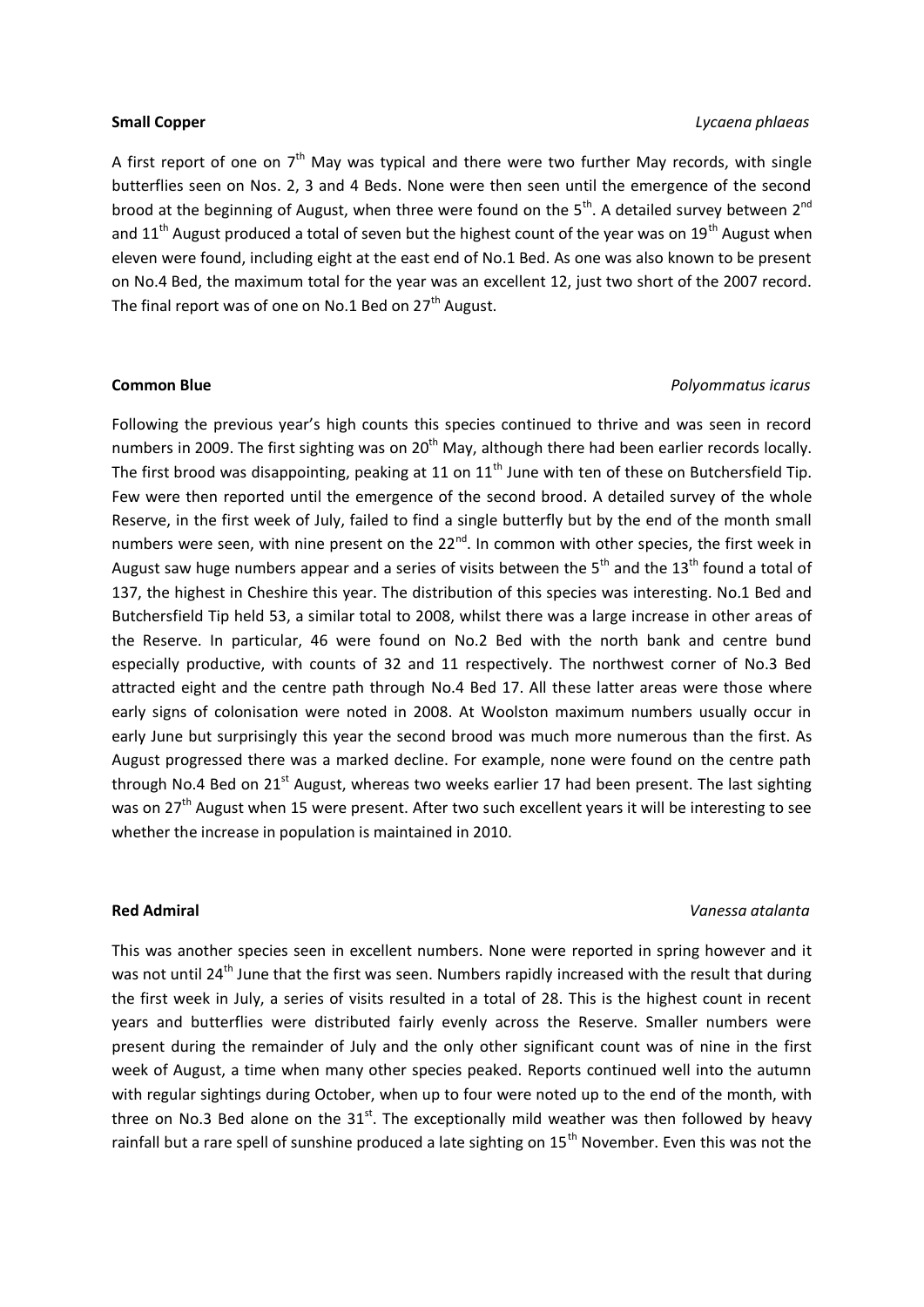final record, as on  $5<sup>th</sup>$  December a butterfly, thought to be of this species, was reported from the west bank of No.2 Bed.

### **Painted Lady** *Vanessa cardui*

One of the most dramatic influxes for many years resulted in estimates of up to a billion in the UK during the summer, as innumerable butterflies migrated northwards from North Africa and Europe. While totals at Woolston were more modest, nevertheless butterflies were seen in higher numbers than in recent years. The first was observed on  $1<sup>st</sup>$  May and a massive national influx, at the end of May, produced a total of 40 on Nos. 3 and 4 Beds alone on the  $30<sup>th</sup>$ . Deteriorating weather meant that there were no further double figure counts until the beginning of August, when a total of 46 was found across the Reserve. This abundance proved short-lived however and there was only one further sighting on 19<sup>th</sup> August. There has long been speculation about what happens to Painted Ladies at the end of summer. The answer to this question has apparently been found, with reports to the BBC Autumn watch programme of butterflies flying out to sea in a southerly direction, a phenomenon that had not previously been observed.

### **Small Tortoiseshell** *Aglais urticae Aglais urticae Aglais urticae* **<b>***Aglais urticae*

The depressing decline of this once abundant species continues. Sightings at Woolston reflect this trend, with reduced numbers year on year. The first reports were of two on No.3 Bed on 21<sup>st</sup> March and by early April around 15 were present. Smaller numbers were then present until  $7<sup>th</sup>$  May, with no further sightings until emergence at the end of June. Again only single figures were noted until the second half of July, when a series of visits produced a maximum of five on the  $27<sup>th</sup>$ . The year ended with records on  $6<sup>th</sup>$  September.

Perhaps the most spectacular event of the year was the amazing number of Peacock butterflies which appeared in early August. An early report of one on the canal track was followed by a count of 20 on  $1<sup>st</sup>$  April and the spring high of 43 occurred on  $29<sup>th</sup>$  April. Only small numbers were reported after  $7<sup>th</sup>$  May and the last spring record was on 31<sup>st</sup> May. There were two sightings on 23<sup>rd</sup> and 24<sup>th</sup> June but no more were then seen until  $18<sup>th</sup>$  July, when 11 were on No.4 Bed. The second brood emerged in enormous numbers at the beginning of August, when a series of visits between  $2^{nd}$  and  $11<sup>th</sup>$  resulted in a total of 493. Additional information relating to butterflies in uncounted areas of No.1 Bed means that in excess of 500 were present at that time. This is by far the highest total recorded in recent years, more than doubling the 223 recorded in 2006 and also the highest total for Cheshire in 2009. No.2 Bed held over 200, with the north and east banks alone attracting 165! As usual, numbers declined rapidly after this peak, with only 25 present on  $19<sup>th</sup>$  August and very few subsequent reports, the final one being four on  $6<sup>th</sup>$  October.

### **Peacock** *Inachis io*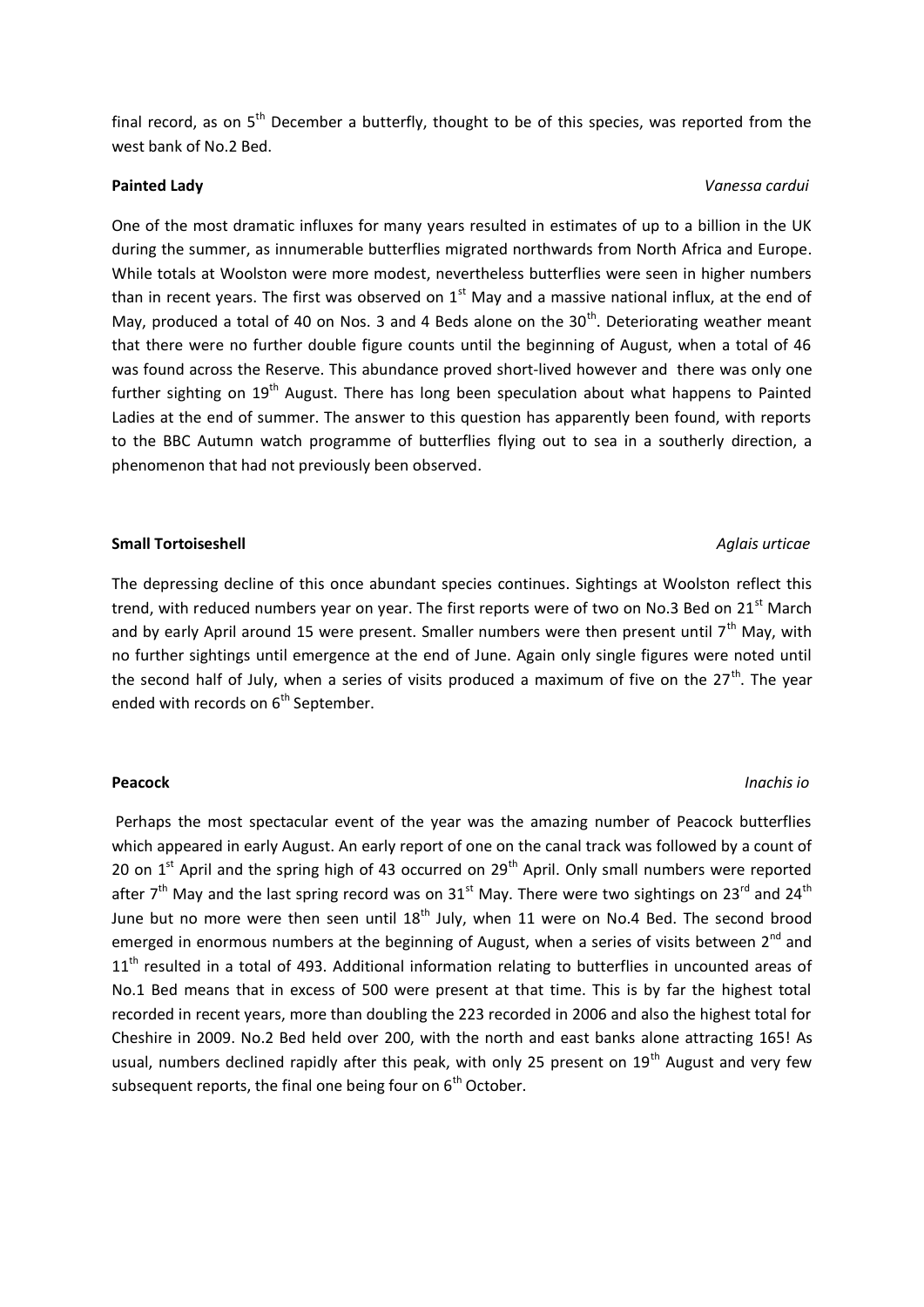This was another species to enjoy an excellent year, with a total of 45 recorded during July. The year began with one on 21<sup>st</sup> March and by 2<sup>nd</sup> April five were on the Butterfly Transect. Small numbers were reported until  $7<sup>th</sup>$  May and there was then a gap until  $1<sup>st</sup>$  July. This emergence was particularly numerous and 31 were found during the first week of the month. Detailed surveys in the next two weeks produced a Reserve total of 45, which is the second highest recorded in recent years and by far the best count this year for Cheshire. Of special interest was a count of ten, in paths cut into areas of nettles to the south of the Loop of No.4 Bed. These had been created by our contractors to facilitate access and if they are kept open, it will enable more information to be collected about a hitherto inaccessible part of the Reserve. This area also held eight Small Tortoiseshells, which is a good count for Woolston. There were few other significant totals, with seven on  $9<sup>th</sup>$  September the highest. The final report was of one on 21<sup>st</sup> October.

### **Speckled Wood** *Pararge aegeria*

As this species continues to expand its range in a north-easterly direction, so numbers at Woolston continue to increase. The first of the year was noted on 12<sup>th</sup> April at the entrance to No.3 Bed, a favoured location. By 22<sup>nd</sup> April 45 were present, with a further eight on the river. Following this spring maximum, smaller numbers were reported until  $7<sup>th</sup>$  May when 29 were recorded. Few were seen thereafter until 11<sup>th</sup> June. Three on this date and single figure totals until 1<sup>st</sup> July were followed by an emergence in mid-July, which began with 16 on the eastern half of the Reserve. A total of 69 was recorded in late July but peak numbers occurred during August, with counts of 93 during the first week and 101 on the  $27<sup>th</sup>$  and  $29<sup>th</sup>$ . No other site in Cheshire came close to this total. By early September there was a reduction in numbers but 48 were still present on the  $9<sup>th</sup>$ . There were no further high counts and the only two further reports were of singles on the exceptionally late dates of 28<sup>th</sup> and 31<sup>st</sup> October.

### **Gatekeeper** *Pyronia tithonus*

The improvement in fortunes noted in 2008 continued this year as numbers approached their 2006 peak of 1638. There were no June records this year and the first was seen on  $1<sup>st</sup>$  July. As always, numbers increased rapidly and a series of visits during mid-July produced the excellent total of 1355. Not all these surveys were undertaken in optimal conditions and so the true total may have been even higher. As usual Woolston produced the highest count in the county. Typically there was an equally rapid decline at the end of July and in the first week of August only 185 were present. By mid month numbers were down to 19 and the last report of the year was on 29<sup>th</sup> August. It appears that work carried out on No.4 Bed to clear the perimeter paths has benefitted this species and hopefully this increase in numbers will continue.